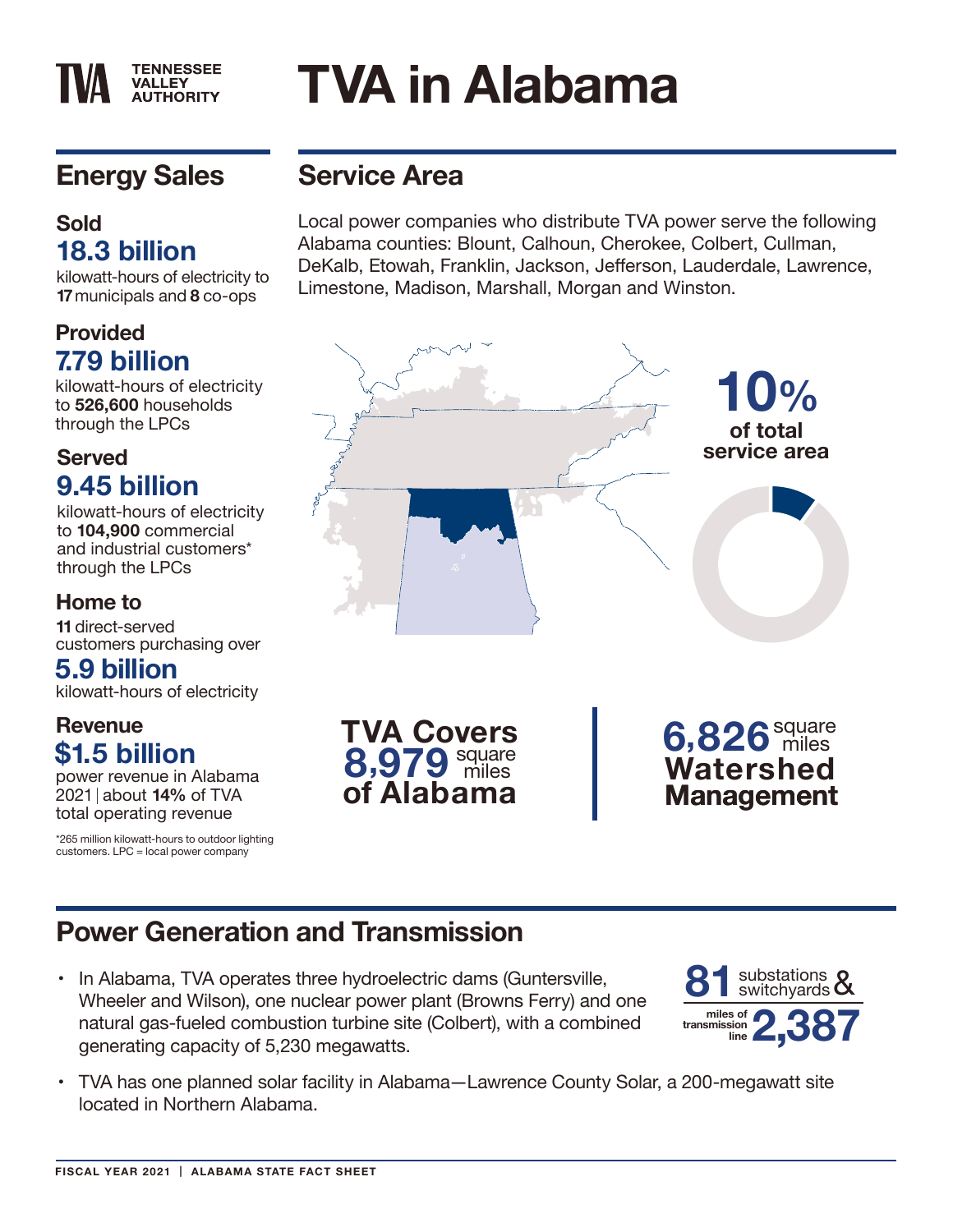- TVA has contracted for 336.5 megawatts of renewable biomass and solar capacity in Alabama.
- TVA operates two solar facilities in Alabama—a 0.0191-megawatt site at the Huntsville Botanical Gardens and a 0.0299-megawatt site at the Florence wastewater treatment facility.

#### **Land and Water Stewardship**

- Guntersville, Wheeler, Wilson and Pickwick reservoirs in northern Alabama have a combined surface area of about 200,000 acres and about 2,700 miles of shoreline.
- Bear Creek, Upper Bear Creek, Little Bear Creek and Cedar Creek reservoirs in northwestern Alabama have a combined surface area of 8,000 acres and about 250 miles of shoreline.



- TVA manages recreational, natural and cultural resources on more than 90,000 acres of public land around these reservoirs and partners with communities and local, state and regional stakeholders to improve water quality and aquatic biodiversity, shoreline conditions, recreation, wildlife and habitats on lands, reservoirs and their tributaries.
- In 2020, Bassmaster named Guntersville Reservoir 2nd best bass lake in the country over the past decade.
- In 2020, Bassmaster named Pickwick Reservoir 13th best bass lake in the country over the past decade.
- TVA has unstaffed visitor centers at Guntersville and Wilson Dams. The centers were closed throughout 2021 due to the COVID-19 pandemic.

### **River Management**

- TVA maintains the structural, seismic and hydraulic integrity of seven dams in Alabama, including three hydroelectric dams on the main channel of the Tennessee River and four non-generating dams in the Bear Creek watershed.
- TVA manages flows to support thermal compliance at Browns Ferry Nuclear Plant.
- TVA operates the dams and reservoirs in Alabama as part of an integrated multi-purpose reservoir system to provide numerous stakeholders a variety of benefits that include navigation, flood risk reduction, low-cost hydropower, water supply, water quality and recreational opportunities.
- TVA owns six locks in Alabama that serve 60 Alabama ports and terminals. Approximately 28 million tons of cargo moved through the facilities in fiscal year 2021.
- TVA dams and reservoirs in Alabama are operated in conjunction with others in the TVA system to store flood water for controlled release. Operation of this system helps avert an average of \$309 million in flood damage per year.